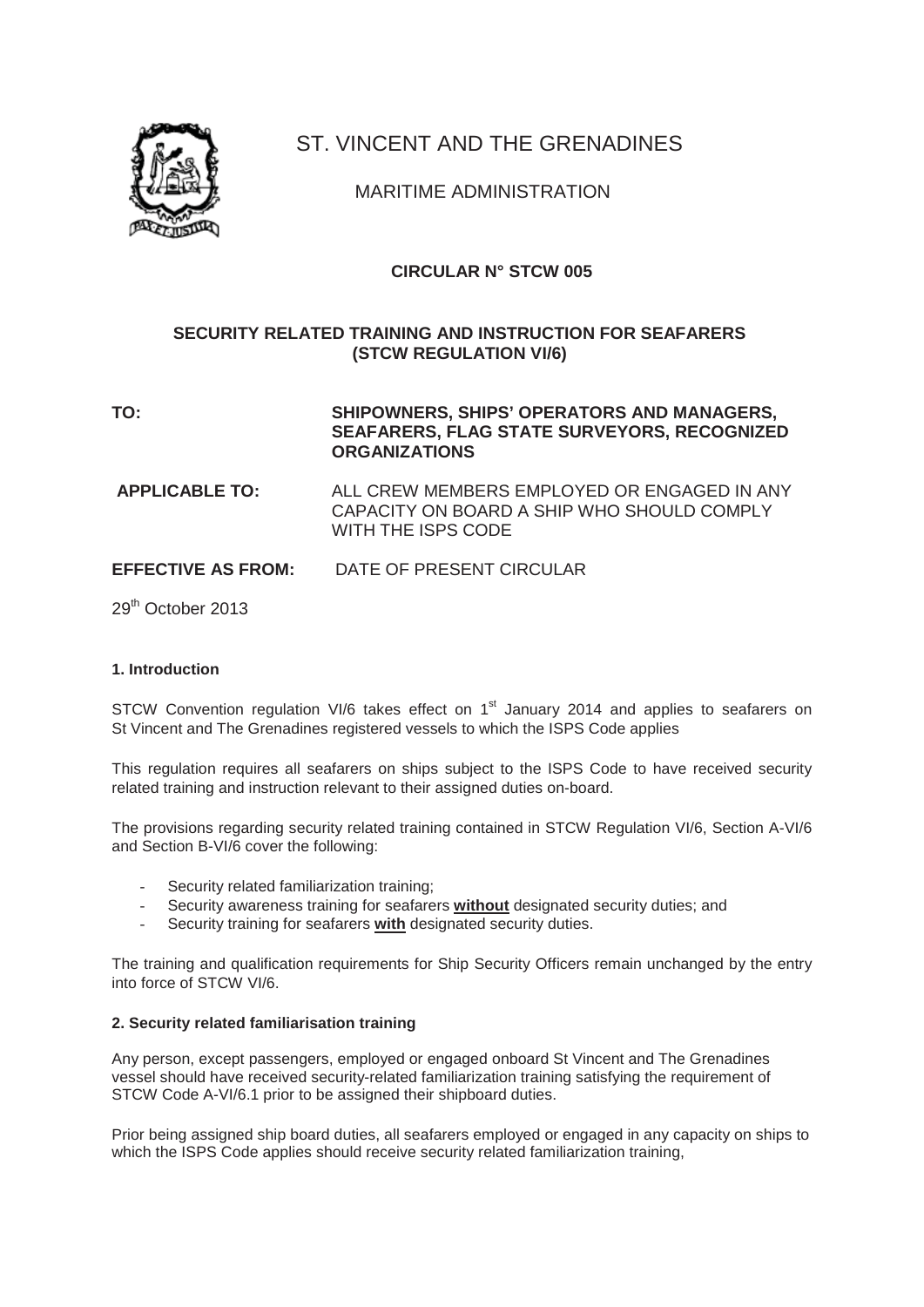The familiarisation training should be done by the Ship Security Officer or an equally qualified person and provide guidance for the seafarers so that they are at least able to:

- report a security incident;
- know which procedures to follow when they recognize a security threat; and
- take part in security-related emergency and contingency procedures.

These procedures should be included in the Ship Security Plan and may also be included as part of the shipboard familiarisation checklist.

Records of security related familiarization training or instruction should be kept on board. Retention time: three (3) years.

# **3. Security Awareness Training for seafarers without designated security duties**

Seafarers should undertake training for proficiency in security awareness at least once. There is no need for refresher or revalidation if the seafarer satisfies the security related familiarization requirements of STCW Regulation VI/6 and has participated in the drills and exercise required by the ISPS Code.

- All seafarers in the deck, engineering and catering departments of a ship should have received this training and hold a Certificate of Proficiency issued in accordance with STCW Regulation VI/6.2 and Section A-VI/6.4 of the STCW Code. This training applies to seafarers employed or engaged in any capacity on board a ship as part of the ship's complement **without designated security duties**.
- The training should be in accordance with IMO Model Course 3.27 "Security awareness training for all seafarers".
- Transitional provisions are provided in Section A-VI/6.5 of the STCW Code (see below).

# **4. Security Training for seafarers with designated Security Duties**

Seafarers should undertake training for proficiency in designated security duties at least once. There is no need for refresher or revalidation if the seafarer satisfies the security-related familiarization requirements of STCW Regulation VI/6 and has participated in the drills and exercise required by the ISPS Code. This training is required for seafarers who have security duties as specified in the Ship Security Plan and includes those duties related to anti-piracy and anti-armed robbery measures.

- Seafarers with such designated security duties should hold a Certificate of Proficiency issued in accordance with STCW Regulation VI/6.5 and Section A-VI/6.6 of the STCW Code.
- The training should be in accordance with IMO Model Course 3.26 "Security awareness" training for seafarers with designated security duties"
- Transitional provisions are provided in Section A-VI/6.9 of the STCW Code (see below).

# **5. Required of Certificates of Proficiency**

St Vincent and The Grenadines Maritime Administration will accept a Certificate of Proficiency issued under STCW Regulation VI/6.2 or VI/6.5 as valid for service on St Vincent and The Grenadines ships, provided the Certificate of Proficiency has been issued by, or on behalf of, another Administration (Member Party of the STCW Convention) in accordance with the STCW Convention and Code.

As from 1<sup>st</sup> January 2014, seafarers who do not meet the transitional provisions (see para. 6 of the Circular) will have to hold a Certificate of Competency issued by or on behalf of another Administration in accordance with the STCW Convention and Code.

There is no requirement for a St Vincent and The Grenadines endorsement attesting the recognition of a Certificate of Proficiency for Security Awareness Training or Security Training for Seafarers with Designated Security Duties or Ship Security Officer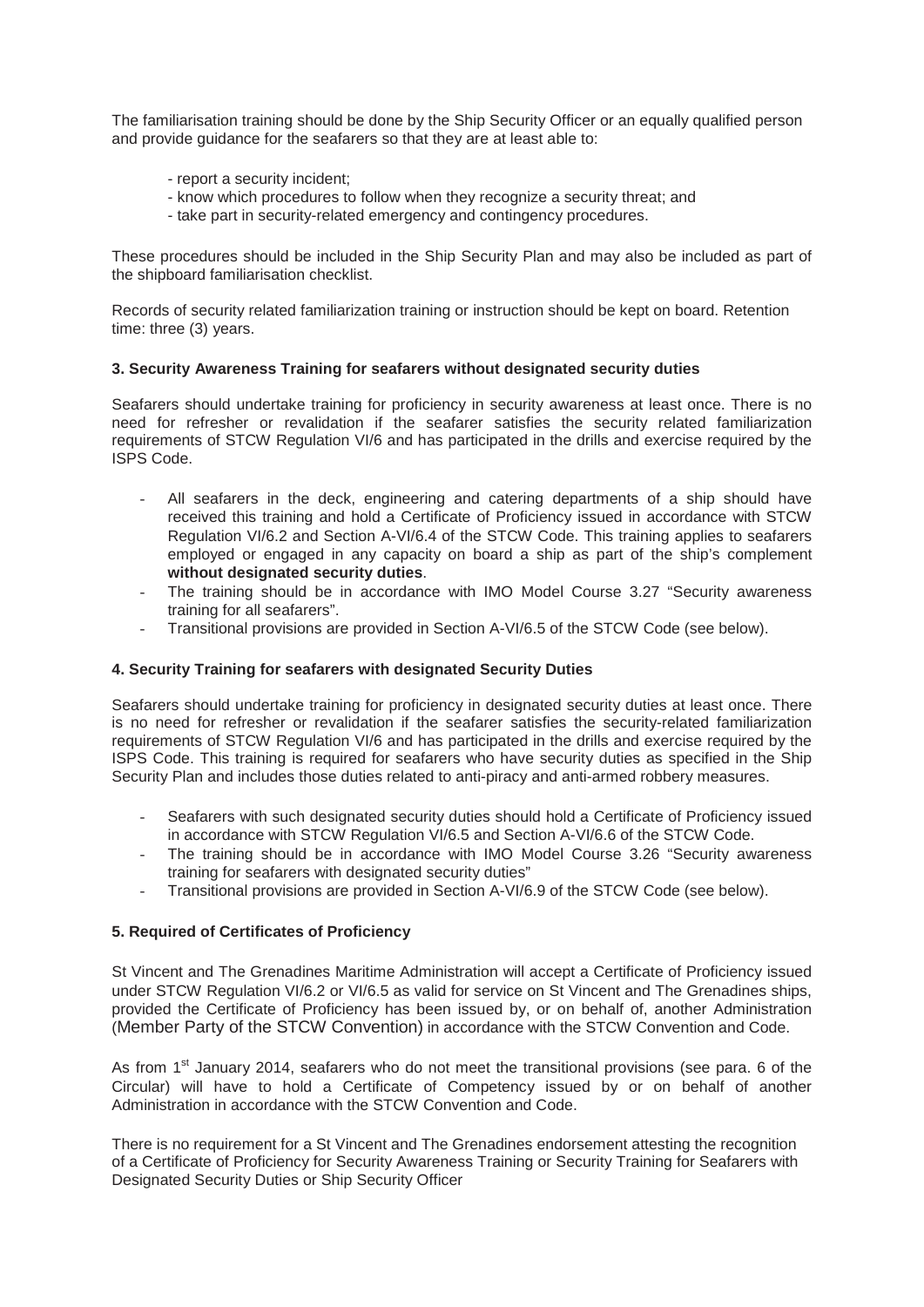## **5.1 Delay in approval of security awareness training course or training course for seafarers with designated security duties by some Member Parties of the STCW Convention**

This Administration has been advised that in some countries final approval of security awareness training course or training course for seafarers with designated security duties have not yet been completed.

Taking the above into account, seafarers who have joined ships before 1<sup>st</sup> January 2014, who will be serving on board after 1<sup>st</sup> January 2014 and who cannot meet the requirements of transitional provisions described in para. 6 of this Circular, this Administration will accept documentary evidence of attendance at any security awareness course or course for seafarers with designated security duties which covers the subject material in STCW Table A-VI/6-1 or in STCW Table A-VI/6-2 even though the course may not yet be approved by the Administration in the country of origin.

On completion of their contracts these seafarers should complete the approved training before engaging another contract

## **6. Transitional Provisions**

.

Until 1<sup>st</sup> January 2014, any seafarer who started sea service prior 1<sup>st</sup> January 2012 with at least six (6) months of seagoing service in total as a ship crew during the preceding three (3) years and has been briefed in security duties and participated in security-related emergency and contingency procedural exercises, will be considered as meeting the requirements of Section A- VI/6-5 or A-VI/6-9 of the STCW Code, without undertaking any further training.

The shipping companies may issue documentary evidence as indicated in the Annex of this circular to the individual seafarer who has complied with transitional provisions of the STCW.

#### **6.1 Standard of competence for security-awareness training**

STCW Code A-VI/6.5, Transitional provisions states:

Until  $1<sup>st</sup>$  January 2014, seafarers who commenced an approved seagoing service prior to the date of entry into force of this section shall be able to establish that they meet the requirements of paragraph 4 (*Standard of competence for security-awareness training*) by:

- Approved seagoing service as shipboard personnel, for a period of at least six months in total during the preceding three years (the Company, refer to the ISM Code, para 1.1.2, may issue their own attestations to seafarers confirming the seafarer has accrued the necessary sea time to fulfil this requirement); **OR**
- Having performed security functions considered to be equivalent to the seagoing service required in the above; or
- Passing an approved test; or
- Successfully completing approved training.

#### **6.2 Standard of competence for seafarers with designated security duties**

STCW Code A-VI/6.9, Transitional provisions states:

Until 1<sup>st</sup> January 2014, seafarers with designated security duties who commenced an approved seagoing service prior to the date of entry into force of this section shall be able to demonstrate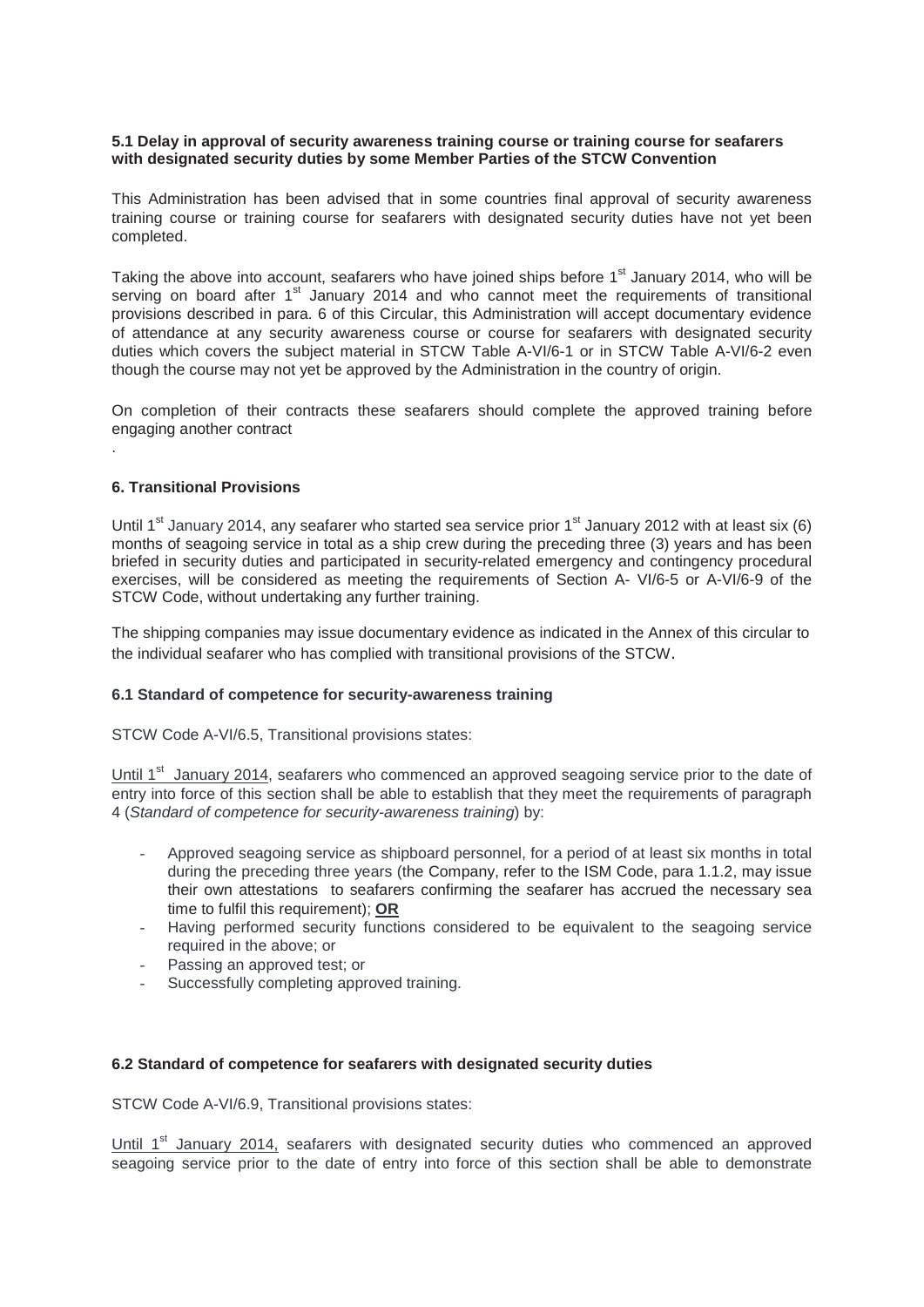competence to undertake the tasks, duties and responsibilities listed in column 1 of table A-VI/6-2 (Specification of minimum standard of competence for seafarers with designated security duties) by:

- Approved seagoing service as shipboard personnel with designated security duties, for a period of at least six months in total during the preceding three years (the Company, refer to the ISM Code, para 1.1.2 may issue their own attestations to seafarers confirming the seafarer has accrued the necessary sea time to fulfil this requirement); **OR**
- Having performed security functions considered to be equivalent to the seagoing service required in the above; or
- Passing an approved test; or
- Successfully completing approved training.

Seafarers who meet the seagoing service requirements mentioned above may be issued with an attestation by their employer confirming that they meet the transition provisions provided by Sections A-VI/6.5 and A-VI/6.9 of the STCW Code. The declaration issued should be in the form indicated in the Annex to this Circular.

From  $1<sup>st</sup>$  January 2014, seafarers who do not meet the above requirements should receive an approved training prior being employed on a seagoing ship

# **7. Ship Security Officer (SSO) Certificate of Proficiency**

The seafarer in possession of Ship Security Officer (SSO) Certificate of Proficiency as per STCW VI/5 is not required to undertake Security Awareness Training for seafarers without designated security duties or Training for Seafarers with Designated Security Duties i.e. to hold the corresponding Certificates of Proficiencies since the SSO training covers this level.

The STCW Code, Table A-VI/5 (Specification of minimum standard of competence for ship security officers) covers all requirements from STCW Code, Table AVI/6-1 (Specification of minimum standard of competence in security awareness) or Table VI/6-2 (Specification of minimum standard of competence for seafarers with designated security duties).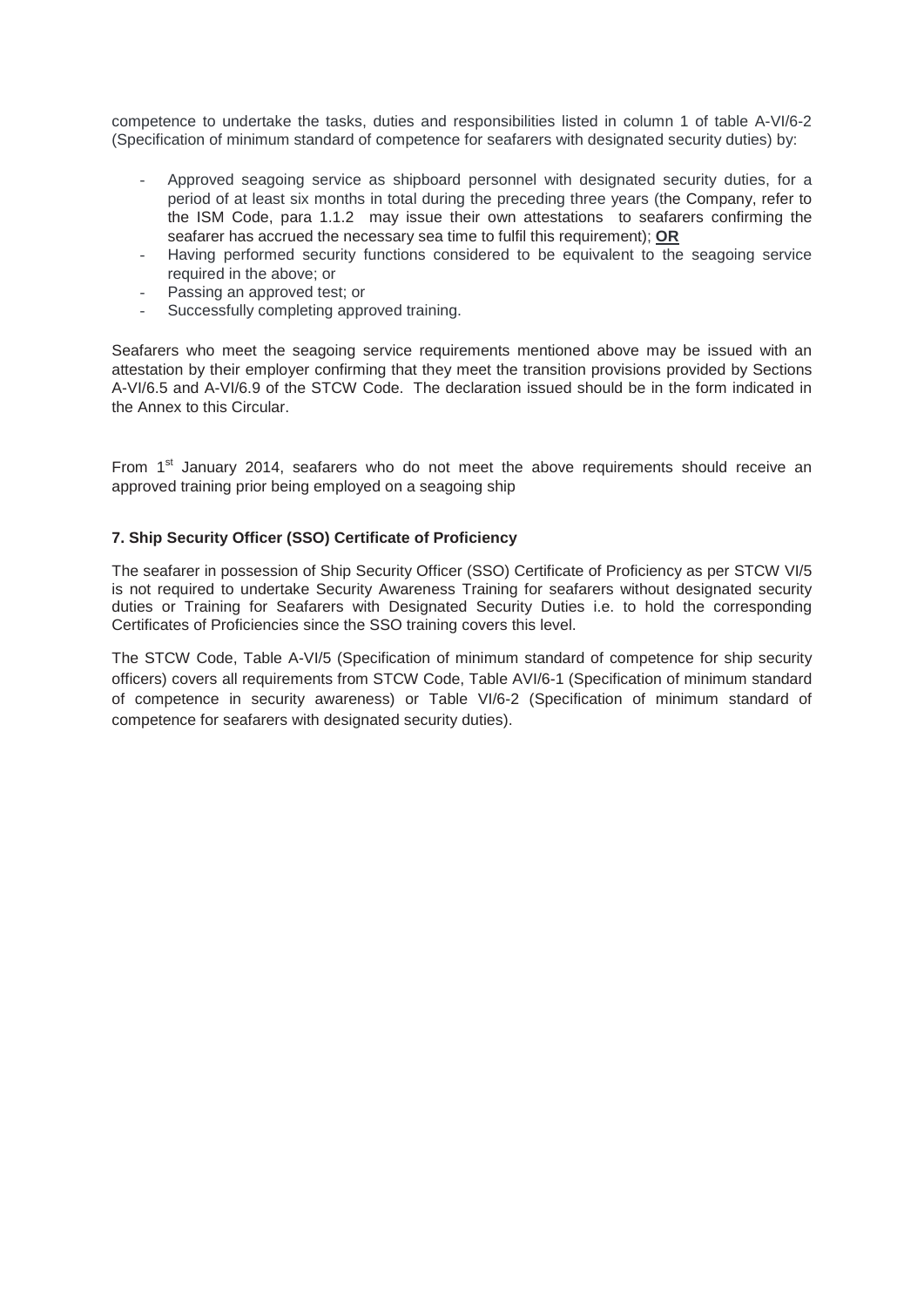## ANNEX

#### *Sample Format of attestation to recognize seagoing service for the purposes of STCW Code Section A-VI/6.5.1 (All seafarers, standard of competence for security-awareness training)*

--------------------------------------------------------------------------------------------------------------------------------------

 *(Company's letterhead)* 

## **Issued in accordance with STCW Code Section A-VI/6.5.1 for service on St Vincent and The Grenadines ships.**

#### **Attestation number:**

| Name of seafarer: |  |
|-------------------|--|
| Passport number:  |  |
| Date of birth:    |  |
| Nationality:      |  |

#### **Attestation by Company:**

| Name of Company*:      |  |
|------------------------|--|
| Address of Company:    |  |
| IMO Company ID number: |  |

I hereby confirm that the above seafarer has been employed by the Company as indicated above. After reviewing the seafarer's seagoing service I further declare the following:

|                  | That the seafarer commenced his/her seagoing service prior 1 <sup>st</sup> January 2012; |
|------------------|------------------------------------------------------------------------------------------|
| $\overline{2}$ . | That the seafarer has approved seagoing service as shipboard personnel of at least six   |
|                  | months in the three years prior 1 <sup>st</sup> January 2014;                            |
| 3.               | That the seafarer meets the requirements of STCW Code Section A-VI/6.5.1 for             |
|                  | demonstrating competence for <b>security-awareness training</b>                          |

| I Name of Company Security Officer (CSO): |  |
|-------------------------------------------|--|
| Signature of CSO:                         |  |

| Date and place of issue: |  |
|--------------------------|--|
|                          |  |
| Signature of seafarer:   |  |

**This attestation is issued in accordance with St Vincent and The Grenadines Circular STCW 005 in order to prove that the seafarer meets the requirements stipulated in the Transitional Provisions, STCW Code, Section A-VI/6.5.1.** 

\* *see paragraph 1.1.2 of the ISM Code*